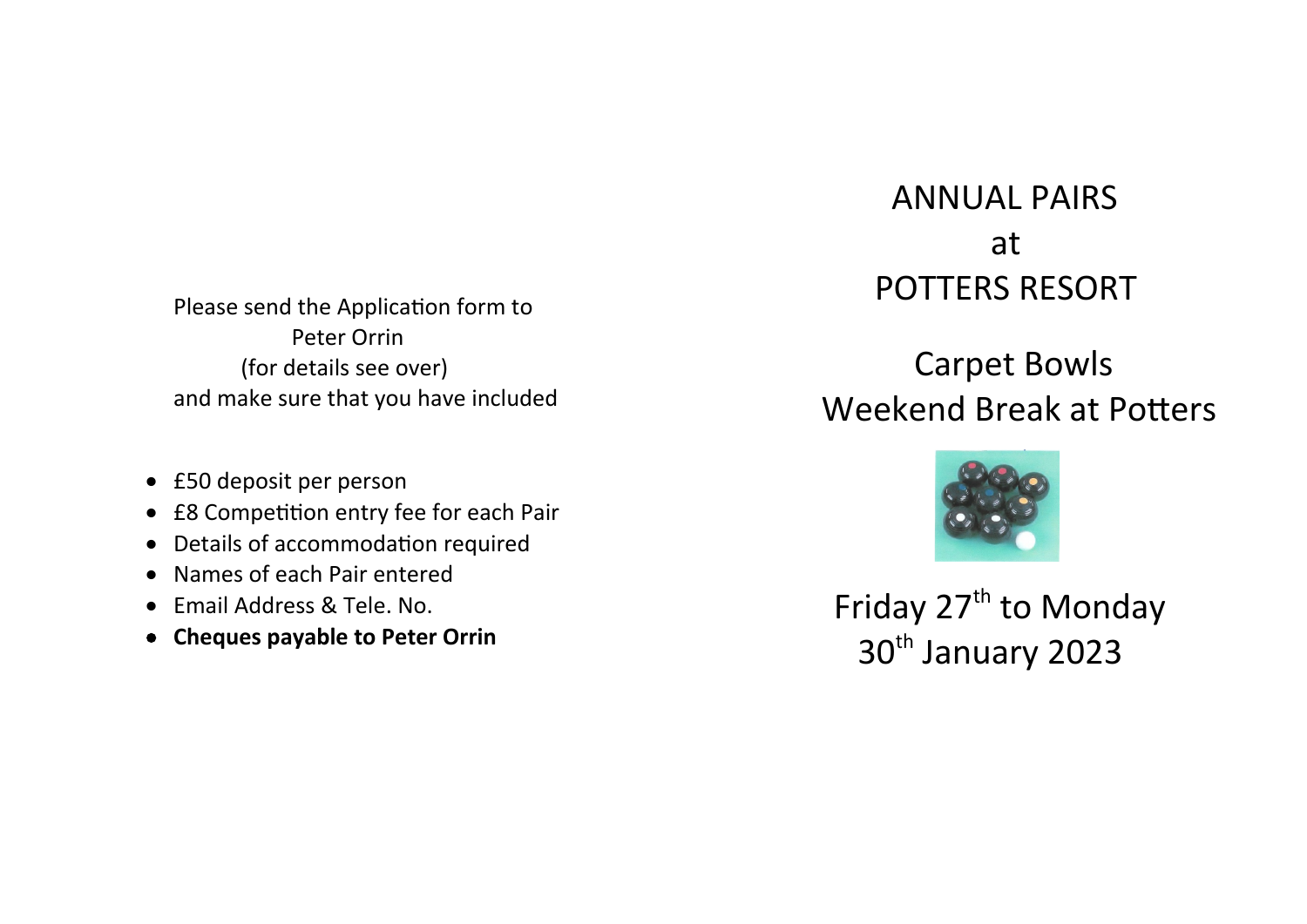**POTTERS RESORT Hopton on Sea Norfolk NR31 9BX Annual Pairs Carpet Bowls Weekend Friday 27th to Monday 30th January 2023**

Potters Resort have again offered to us special terms for our Carpet Bowls Weekend (PAIRS ONLY) to be played in the International Arena on the Saturday & Sunday of that weekend **The event is to be booked through and run by Peter Orrin & Martin Bennet**

**-------------------------------------**

150 places are currently available to us and these will be held until 31<sup>st</sup> May 2022 after which date accommodation will be subject to availability at these discounted prices**.** 

#### **A substantial discount on Brochure prices has been agreed on all Bungalow & Hotel Accommodation**

(Current Standard Bungalow Brochure price £389)

The discounted prices start with **Bungalow Accommodation at £269 per person** (to include a £5 cancellation insurance fee, which is a requirement under Group bookings)

#### **ALL PRICES ARE EXCEPTIONAL VALUE**

Other accommodation is available as follows: (ALL Prices includes the £5 cancellation insurance fee) **Bungalow Plus** £276-50 per person **Standard Single** Bungalow £269 per person **Single Bungalow Plus** £276-50 per person **Hotel Premier** £349 per person **Hotel Deluxe** £364 per person (limited only) **Suite/Penthouse** £379 per person (limited only)

A Playing fee is also charged of £4-00 per player (£8 per pair) to cover administration costs for the event

**Please note that Potters require a deposit of £50 per person to secure your accommodation**

Individuals or Parties wishing to book **should send a deposit of £50 per person plus the playing fee of £4-00 per person** (to Peter Orrin), contact details as shown below **by 31st May 2022 Cheques should be made payable to PETER ORRIN**

**Applications & cheques please to Peter Orrin 250 Ipswich Road, Colchester, Essex CO4 0ER Telephone 01206 842179 Mobile 07990 658890 Email ptrorrin@aol.com**

## **Please note the following arrangements to book your places for 2023**

You will need to complete the attached Application Form as soon as possible and return to Peter Orrin with your Deposit cheque(s) and Competition entry fee.

#### **Potters Coronavirus Guarantee currently applies**

#### **Specific Room Requests (to reserve specific accommodation)**

Potters Reservations Team will ensure that the Room you are allocated matches your Party's requirements. However, if you wish to secure a specific room for your break, a nominal charge of £12 per room, per break will be applied. However, if due to circumstances beyond control, Potters are subsequently unable to honour a specific room number request, the charge will be refunded and the best alternative accommodation offered

> Any queries please contact Peter Orrin